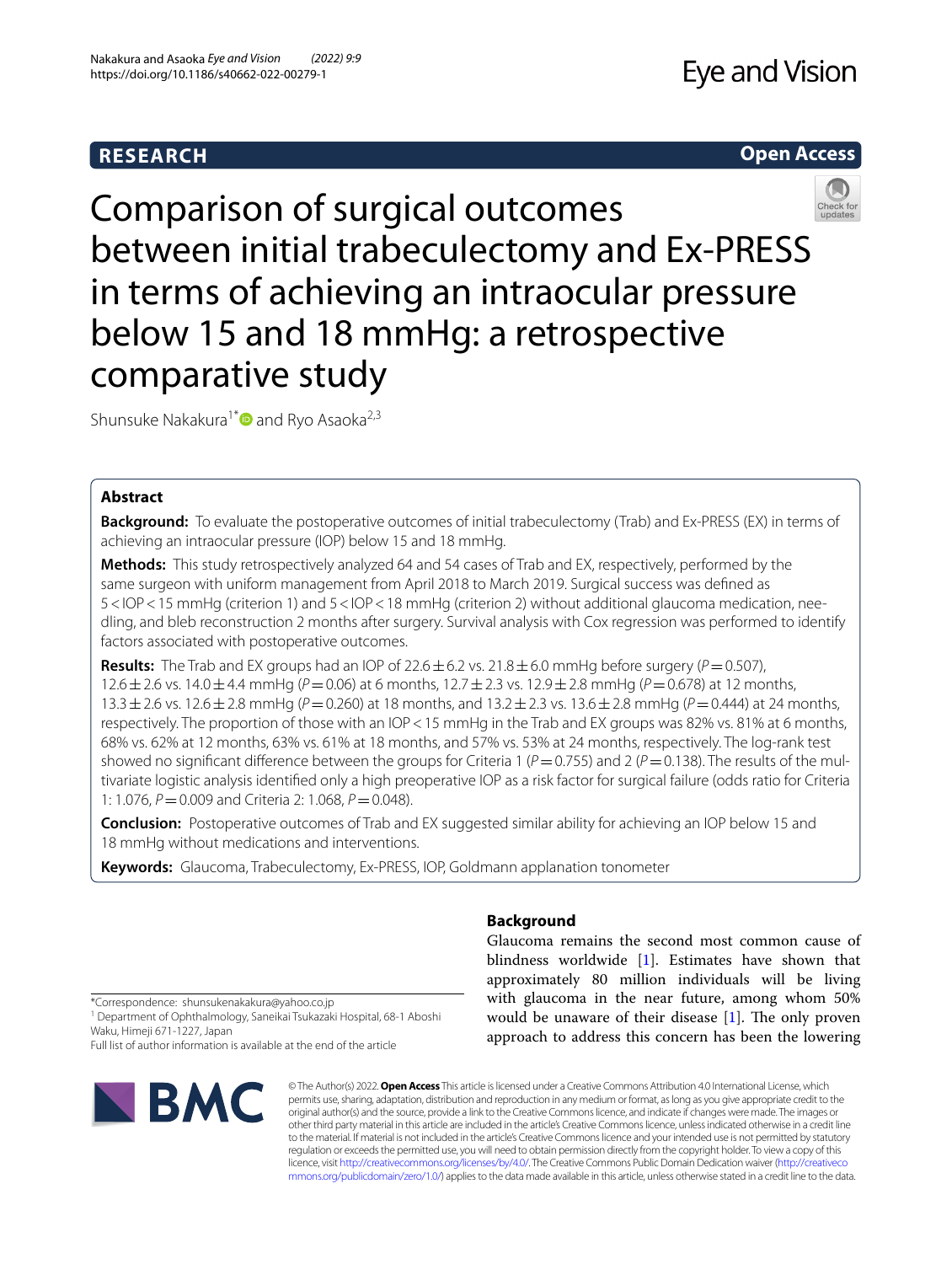of intraocular pressure (IOP) considering that a 1 mmHg increase in IOP promotes a 10–18% increase in the risk of developing glaucoma [\[2](#page-6-1)[–4](#page-6-2)], whereas an IOP reduction of 1 mmHg decreases the risk of progression by about 10% [[5\]](#page-6-3). Recently, clinicians' preferences have shifted toward minimally invasive glaucoma surgeries, resulting in surgical IOP outcomes of around mid-teens at 1 year  $[6–10]$  $[6–10]$  $[6–10]$ . Therefore, ophthalmologists perform filtering surgery such as trabeculectomy (Trab) and Ex-PRESS (EX) device implantation are required to produce both high success rates and low IOPs. Xen [\[11](#page-7-2)] and Preserflo [[12\]](#page-7-3) have recently utilized implant devices like EX, which uses mitomycin C (MMC) and fltering of the aqueous humor into the subconjunctival spaces. Therefore, given the worldwide trend toward minimally invasive surgeries, the surgical outcomes of Trab and EX should be reconsidered to achieve lower IOP. Previous studies comparing Trab and EX have adapted relatively relaxed surgical success criteria for IOP and nonuniform surgical management  $[13–20]$  $[13–20]$ . To determine the actual efficacy of surgery, restarting antiglaucoma medications after surgery should be considered given their infuence on success rates.

Here, we evaluated the surgical outcomes of initial Trab and EX performed by a single consultant surgeon. In particular, this study compared the real-world ability of both procedures to achieve an IOP of<15 and<18 mmHg without medications and interventions.

### **Methods**

This retrospective comparative study was approved by the Institutional Review Board of Saneikai Tsukazaki Hospital (IRB No. 211027) and was conducted in accordance with the tenets of the Declaration of Helsinki. Information in the electronic database of the Department of Ophthalmology, Saneikai Tsukazaki Hospital, was collected between April 2018 and March 2019. Initially, all patients  $(N=198)$  who underwent Trab or EX (P50PL) (Alcon Laboratories, Fort Worth, TX, the USA) were assessed (by S.N.) during the study period. Thereafter, patients who underwent simultaneous cataract surgery, those with a history of glaucoma surgery within 3 years, and those who received vitrectomy after Trab or EX were excluded. Similarly, those with postoperative follow-up less than1 year were excluded. However, patients who skipped their examination for 1 year due to Covid-19 but were re-examined consecutively 15 months after surgery were included. A flowchart for study inclusion is presented in Additional fle [1](#page-6-4): Fig. S1. In the end, 64 and 54 eyes that underwent initial Trab and initial EX were analyzed, respectively. We investigated patient demographics such as the type of glaucoma, severity of visual feld defect, pre- and postoperative IOP, number of antiglaucoma eye drops used, and surgical interventions.

### **Surgical techniques and postsurgical management**

Trab and EX were performed as similarly as possible, with the only diference being that the Trab surgery was performed with a second fap excision. Initially, a corneal traction suture was placed using a 9–0 silk suture to fx the eye downward. Thereafter, a 7-mm limbal conjunctiva incision and subtenon anesthesia with 2% xylocaine was performed, including epinephrine administration to stop the bleeding. After making spaces under Tenon's capsule and the conjunctiva for a wider view of the fornix area, coagulation for bleeding was performed, and a  $2.5 \times 2.5$  mm half-thickness quadrangular scleral flap was created. Thereafter, 0.04% MMC was administered under Tenon's capsule and the conjunctival space for 3 min using neurosurgical pad bemsheets, followed by irrigation with approximately 200 mL of balanced salt solution. This procedure was similarly performed during both surgeries.

In eyes receiving Trab, a second  $2.0 \times 2.0$  mm flap was created and cut off to construct a scleral tunnel. After creating a window anterior to the chamber using V-rance and Kelly punch, peripheral iridectomy was performed. The scleral flap was then sutured using  $10-0$ nylon for approximately 4 or 5 sutures to adjust the IOP to approximately 10–15 mmHg via palpation. In eyes undergoing EX, a 25-G needle was used to enter the anterior chamber parallel to the iris, after which the EX was implanted. The scleral flap was then sutured using  $10-0$ nylon for approximately 3 or 4 sutures to adjust the IOP to 10–15 mmHg via palpation.

After the surgery, patients were prescribed 1.5% levofloxacin and 0.1% betamethasone four times per day for approximately 1.5 months with gradual tapering. Laser suture lysis was performed to achieve a target IOP of approximately the low teens 1 week after surgery and 8 to 9 mmHg 2 weeks after surgery. However, laser suture lysis and massage were inefective for creating blebs corresponding to an IOP at the low teens. Thus, revision surgery using a bleb knife  $[21]$  $[21]$ was performed after 1 to 2 months. Those who required needling procedure or bleb revision after 2 months and restarting of glaucoma medication were defned as surgical failures. Around 3 months after surgery, needling was the frst treatment of choice for raising IOP after Trab or EX [[21](#page-7-6)], followed by limbal-based bleb revision. Patients who refused surgical repair of the bleb were mostly treated with prostaglandin analog monotherapy.

Oral acetazolamide and topical 1% atropine were administered when choroidal detachment occurred following a decrease in IOP, all of which resolved within 2 months. Patients were scheduled to visit the clinic at postoperative day 1; postoperative weeks 1, 2, and 3; and postoperative months 1, 2, and 3. When no intervention for increasing IOP was required after 3 months,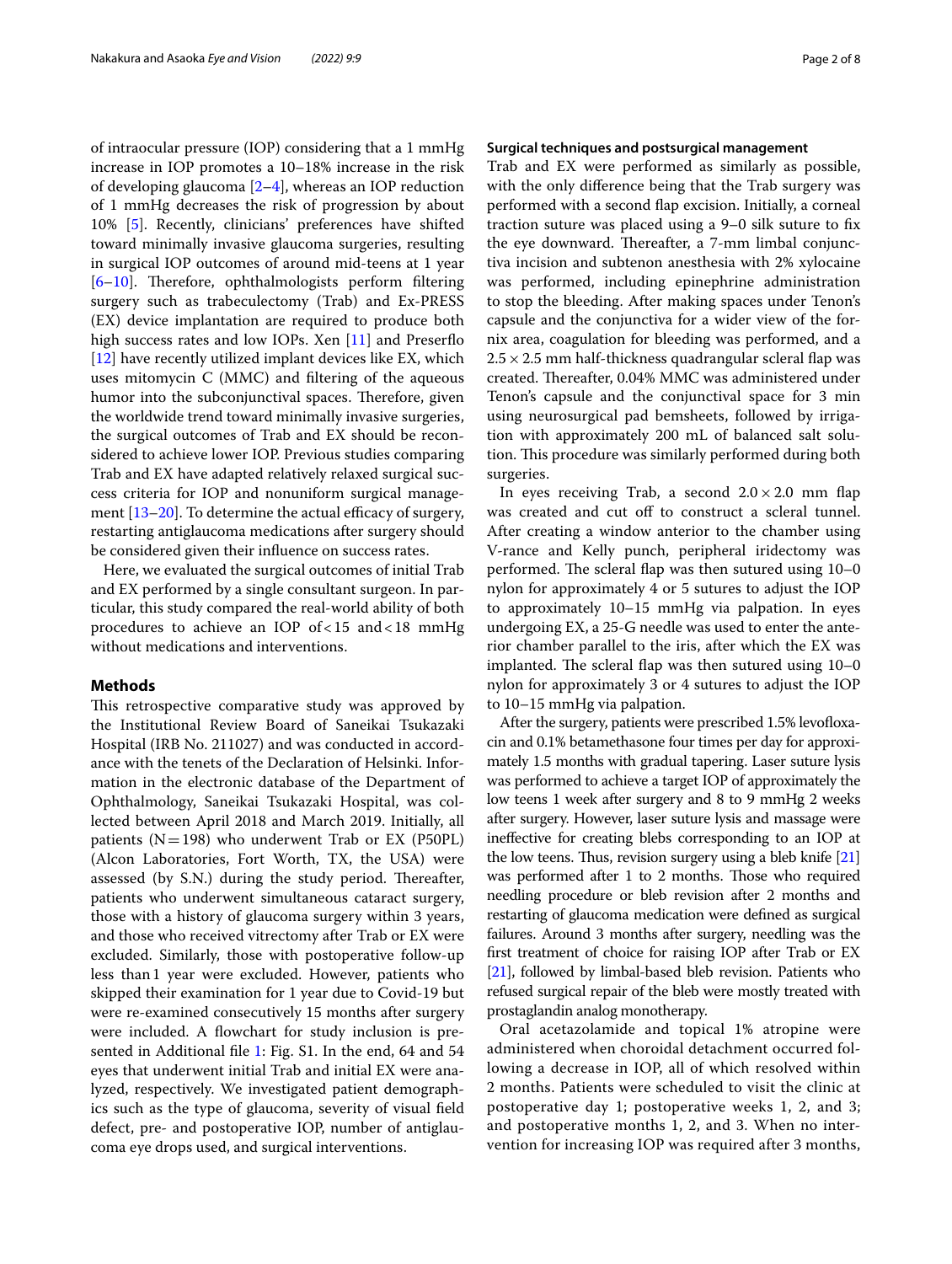patients were scheduled to visit every 3 months. All surgical procedures, postoperative examinations, laser suture lysis, and interventions (e.g., needling, bleb revisions, and medical prescriptions) were performed by S.N. to control for the efects of surgeon factors (surgical skill, bleb management, strategy, etc.) on surgical outcomes and ensure maximum uniformity in the surgical procedure. Best- corrected visual acuity (BCVA) was evaluated before surgery, 6 months after surgery, 1 year after surgery, and during the last visit. Additional glaucoma surgeries, were also determined via the medical records. IOP was measured using the Goldmann applanation tonometer.

#### **Statistical analysis**

Statistical analyses were performed using JMP version 10.0.0 (SAS Institute Inc., Cary, NC, USA) and statistical program R software (version 3.6.1, [http://](http://www.rproject.org/) [www.rproject.org/](http://www.rproject.org/)). For the comparison of patient background and frequency of early postoperative complications, Fisher's exact test, Chi-squared test, and Mann-Whitney U test were utilized. IOP and the number of patients using glaucoma eye drops were presented as mean $\pm$ standard deviation (SD) and compared using Welch's *t*-test and Mann-Whitney U test, respectively. Baseline BCVA (logMAR) was evaluated via the one-way analysis of variance (ANOVA) test and compared using Welch's *t*-test. Surgical success was defned as 5 < IOP < 15 mmHg (Criterion 1) and  $5 < IOP < 18$  mmHg (Criterion 2), without any additional glaucoma medication, needling, and bleb reconstruction 2 months after surgery. The surgery was deemed as a failure when the IOP was < 5 mmHg or > 15 mmHg (Criterion 1), and > 18 mmHg (Criterion 2) at two consecutive visits, antiglaucoma medication was restarted, needling revision was performed using MMC [[21\]](#page-7-6), or bleb revision and additional glaucoma surgery was conducted at any time after 3 months following surgery.

Survival analysis with Cox regression was performed to identify factors associated with postoperative outcomes. Multivariate logistic regression analysis was conducted using surgery (Trab/EX), age, sex, eye (right/ left), glaucoma types, lens status [phakia/intraocular lens (IOL)], preoperative IOP, and the number of preoperative antiglaucoma medications to identify the risk factors for surgical failure. To determine the number of antiglaucoma medications, a fxed combination was calculated as two medications, whereas oral acetazolamide was counted as one medication. *P* values of less than 0.05 were considered statistically signifcant.

### **Results**

### **Patient demographics**

Table [1](#page-2-0) summarizes the demographic data of the 64 eyes from the 64 patients in the Trab group and the 54 eyes from the 54 patients in the EX group. The EX group was signifcantly older (median age, 75 vs. 61 years; *P*<0.001; Mann-Whitney U test) and had signifcantly a higher IOL implantation rate  $(P<0.001$ ; Fisher's exact test) than the Trab group. No significant differences in sex  $(P=0.510,$ Fisher's exact test), treated eye ( $P = 0.430$ , Fisher's exact test), and glaucoma types  $(P=0.610;$  Chi-squared test) were observed between the groups.

### **IOP and number of antiglaucoma medications**

IOP and the number of medications received during follow-up are detailed in Table [2](#page-3-0) and [3.](#page-3-1) IOP (Table [2](#page-3-0)) is presented together with all antiglaucoma medications and additional interventions. Additional glaucoma surgery comprised μ-hook Trab [\[22](#page-7-7)] in the Trab (one case) and EX (one case) groups.

After each surgery, IOP decreased signifcantly at each time point compared with the baseline ( $P < 0.001$ ; paired *t*-test).

The Trab and EX groups had an IOP of 22.6  $\pm$  6.2 vs. 21.8  $\pm$  6.0 mmHg (*P* = 0.507) before surgery, 12.6 ± 2.6 vs. 14.0 ± 4.4 mmHg ( $P = 0.06$ ) after 6 months, 12.7±2.3 vs. 12.9±2.8 mmHg (*P*=0.678) after 12 months,  $13.3 \pm 2.6$  vs.  $12.6 \pm 2.8$  mmHg ( $P = 0.260$ ) after 18 months, and  $13.2 \pm 2.3$  vs.  $13.6 \pm 2.8$  mmHg  $(P=0.444)$  after 24 months, respectively.

<span id="page-2-0"></span>

|  |  | Table 1 Patient demographics |  |
|--|--|------------------------------|--|
|--|--|------------------------------|--|

| <b>Characteristics</b>                  | <b>Trabeculectomy</b> | Ex-PRESS P value |         |  |
|-----------------------------------------|-----------------------|------------------|---------|--|
| Number at baseline                      | 64                    | 54               |         |  |
| Sex (female), (n, %)                    | 34 (53)               | 26(48)           | 0.510   |  |
| Treated eye, right (n, %)               | 37(57)                | 33(61)           | 0.430   |  |
| Median age (quantile)                   | 61 (56, 70)           | 75 (70, 82)      | < 0.001 |  |
| Lens status, intraocular lens<br>(n, %) | 20(31)                | 54 (100)         | < 0.001 |  |
| Glaucoma type                           |                       |                  | 0.610   |  |
| POAG (n, %)                             | 46 (72)               | 35(65)           |         |  |
| EG(n, %)                                | 7(10)                 | 11(20)           |         |  |
| SG (n, %)                               | 8(12)                 | 5(9)             |         |  |
| NVG (n, %)                              | 1(2)                  | 1(2)             |         |  |
| Pigmentary glaucoma (n, %)              | 1(2)                  | 2(4)             |         |  |
| ACG (n, %)                              | 1(2)                  | 0(0)             |         |  |

*P* values were calculated using Fisher's exact test, Chi-squared test and Mann-Whitney *U* test

*POAG*=primary open-angle glaucoma; *EG*=exfoliation glaucoma;

*SG*=secondary glaucoma; *NVG*=neovascular glaucoma; *ACG*=angle closure glaucoma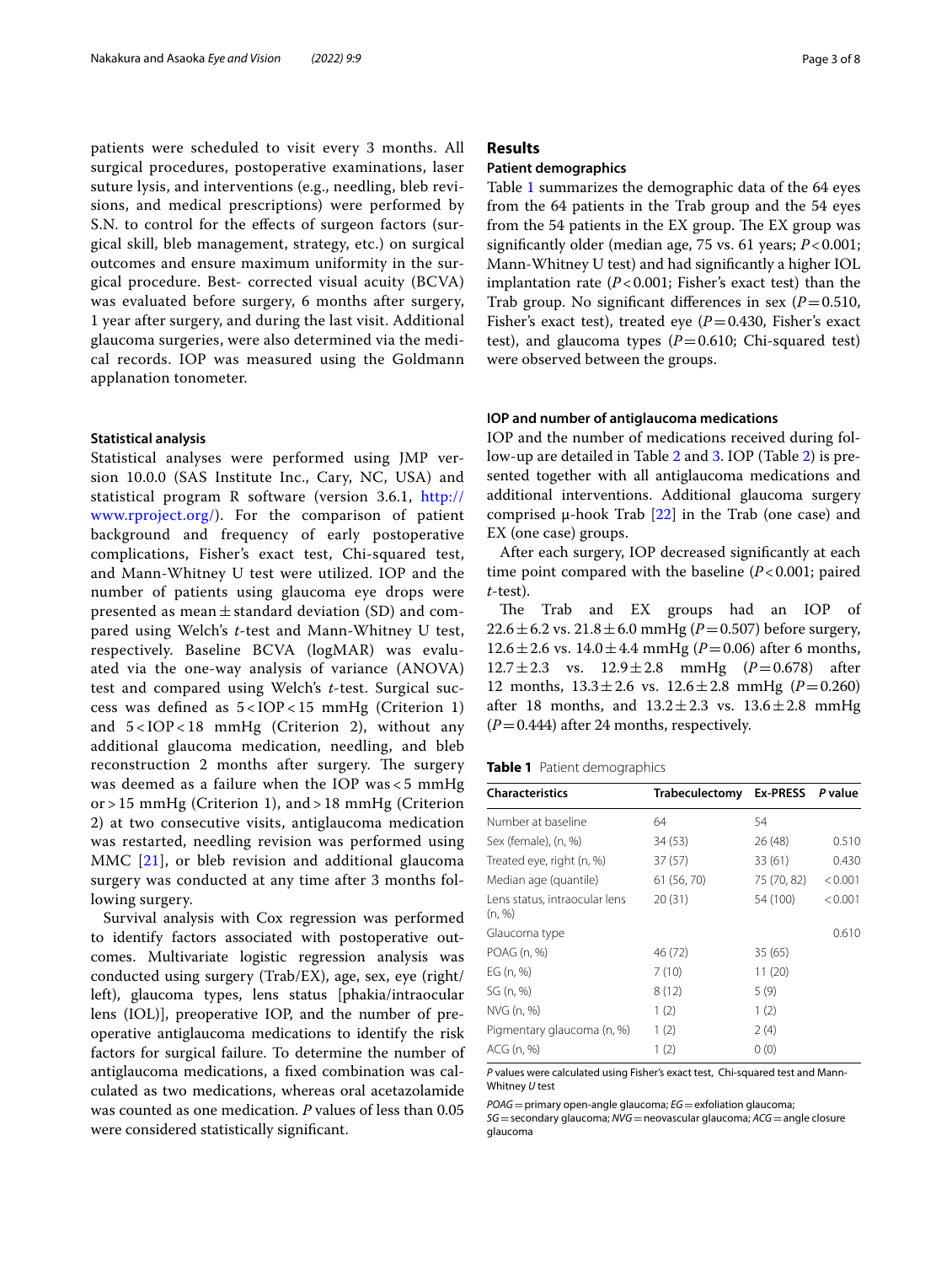<span id="page-3-0"></span>**Table 2** Intraocular pressure during the follow-up period

| IOP (mmHg)  | N  | <b>Trabeculectomy</b> | N  | <b>Ex-PRESS</b> | P value |
|-------------|----|-----------------------|----|-----------------|---------|
| Presurgical | 64 | $22.6 \pm 6.2$        | 54 | $21.8 \pm 6.0$  | 0.507   |
| 1 W         | 64 | $11.9 \pm 3.5$        | 54 | $12.6 \pm 6.0$  | 0.447   |
| 2 W         | 64 | $11.7 \pm 3.4$        | 54 | $12.2 \pm 2.9$  | 0.428   |
| 1 M         | 64 | $12.2 \pm 2.7$        | 54 | $13.0 \pm 3.6$  | 0.225   |
| 2 M         | 64 | $12.9 \pm 2.9$        | 54 | $12.4 \pm 2.6$  | 0.363   |
| 3 M         | 64 | $12.7 \pm 2.4$        | 54 | $12.9 \pm 4.3$  | 0.732   |
| 6 M         | 63 | $12.6 \pm 2.6$        | 54 | $14.0 \pm 4.4$  | 0.060   |
| 9 M         | 62 | $13.1 \pm 2.4$        | 53 | $13.0 \pm 3.1$  | 0.947   |
| 12 M        | 64 | $12.7 \pm 2.3$        | 52 | $12.9 \pm 2.8$  | 0.678   |
| 15 M        | 63 | $13.0 \pm 2.7$        | 52 | $12.8 \pm 3.1$  | 0.667   |
| 18 M        | 63 | $13.3 \pm 2.6$        | 51 | $12.6 \pm 2.8$  | 0.260   |
| 21 M        | 62 | $13.4 \pm 1.9$        | 49 | $13.1 \pm 3.4$  | 0.570   |
| 24 M        | 62 | $13.2 \pm 2.3$        | 48 | $13.6 \pm 2.8$  | 0.444   |
| 27 M        | 57 | $13,3 \pm 2.6$        | 48 | $14.0 \pm 4.4$  | 0.349   |
| 30 M        | 36 | $14.1 \pm 2.5$        | 45 | $13.6 \pm 2.9$  | 0.403   |
| 33 M        | 24 | $14.2 \pm 2.8$        | 37 | $12.7 \pm 2.2$  | 0.028   |
| 36 M        | 9  | $13.1 \pm 3.3$        | 19 | $13.1 \pm 2.6$  | 0.971   |
| Final visit | 64 | $13.1 \pm 2.4$        | 54 | $12.7 \pm 2.5$  | 0.317   |

All *P* values were calculated using Welch's *t*-test. *W*=week; *M*=month

<span id="page-3-1"></span>**Table 3** Number of antiglaucoma eye drops during the follow-up period

| Number of eye<br>drops | N  | Trabeculectomy | N  | <b>Ex-PRESS</b> | P value |
|------------------------|----|----------------|----|-----------------|---------|
| Presurgical            | 64 | $3.1 \pm 0.9$  | 54 | $3.3 \pm 1.0$   | 0.187   |
| 1 W                    | 64 |                | 54 |                 |         |
| 2 W                    | 64 |                | 54 |                 |         |
| 1 M                    | 64 |                | 54 |                 |         |
| 2 M                    | 64 |                | 54 |                 |         |
| 3 M                    | 64 | $0.0 \pm 0.1$  | 54 | $0.0 \pm 0.0$   | 0.358   |
| 6 M                    | 63 | $0.0 \pm 0.3$  | 54 | $0.0 \pm 0.4$   | 0.790   |
| 9 M                    | 62 | $0.1 \pm 0.6$  | 53 | $0.1 \pm 0.6$   | 0.830   |
| 12 M                   | 64 | $0.1 \pm 0.6$  | 52 | $0.1 \pm 0.5$   | 0.738   |
| 15 M                   | 63 | $0.2 \pm 0.7$  | 52 | $0.1 \pm 0.7$   | 0.487   |
| 18 M                   | 63 | $0.2 \pm 0.8$  | 51 | $0.1 \pm 0.6$   | 0.548   |
| 21 M                   | 62 | $0.2 \pm 0.8$  | 49 | $0.3 \pm 0.9$   | 1.000   |
| 24 M                   | 62 | $0.2 \pm 0.9$  | 48 | $0.4 + 1.0$     | 0.410   |
| 27 M                   | 57 | $0.3 \pm 0.9$  | 48 | $0.5 \pm 1.1$   | 0.351   |
| 30 M                   | 36 | $0.2 \pm 0.8$  | 45 | $0.4 \pm 1.0$   | 0.567   |
| 33 M                   | 24 | $0.6 \pm 1.3$  | 37 | $0.5 \pm 1.2$   | 0.584   |
| 36 M                   | 9  | $0.5 \pm 1.0$  | 19 | $0.4 \pm 0.9$   | 0.760   |
| Final visit            | 64 | $0.2 \pm 0.8$  | 54 | $0.4 \pm 1.1$   | 0.351   |

All *P* values were calculated using the Mann-Whitney U test. *W*=week; *M*=month

No signifcant diferences were found between the groups (all *P*>0.05) except for that at 33 months, during which the EX group had a signifcantly lower IOP than the Trab group  $(14.2 \pm 2.8 \text{ vs. } 12.7 \pm 2.2 \text{ mmHg})$  $P=0.028$ ). However, the number of patients followed up had decreased by this time (24 vs. 37 in the Trab and EX groups, respectively).

The number of antiglaucoma eye drops decreased signifcantly from presurgical to each postoperative time point in each group, respectively (all *P*<0.01; Mann-Whitney U test, Table [3](#page-3-1)). No significant intergroup differences were noted (all *P*>0.30).

Presurgical visual feld defects measured by the Humphry Field Analyzer (HFA) (24–2 or 30–2 Swedish Interactive Threshold Algorithm Standard test) were only present in 52 and 35 patients in the Trab and EX groups [mean deviation:  $-16.03 \pm 6.3$  vs.  $-18.23 \pm 6.5$  dB for the Trab EX groups, respectively  $(P=0.117;$  Welch's *t*-test)]. The remaining patients' visual field tests could not be analyzed given that they underwent Goldmann perimetry or the HFA 10–2 program.

### **Visual acuity**

The EX group had significantly worse baseline BCVA than the Trab group  $(0.29 \pm 0.28 \text{ vs. } 0.17 \pm 0.18 \text{ log} \text{MAR})$ respectively;  $P=0.009$ ). However, there was no significant change in BCVA between each group during followup (before surgery, after 6 and 12 months of surgery, and during the final visit)  $(P=0.863$  and 0.494 in the Trab and EX groups, respectively; one-way ANOVA).

### **Complications within 1 month after surgery**

No signifcant diference in the presence of a shallow anterior chamber, choroidal detachment, Seidel treated by a soft contact lens, hyphema, iris inlaying for scleral window or device, and vitreous extrusion in the anterior chamber were observed between the groups (all *P*>0.20, Fisher's exact test, Table [4](#page-4-0)).

### **Survival analysis results**

The median follow-up period (quantile) was 743 days (231–844 days) and 805 days (217–976 days) in the Trab and EX groups, respectively (*P*=0.592, Welch's *t*-test). In our study, 58 events occurred in Criteria 1 and 43 events occurred in Criteria 2.

Criterion 1. 5<IOP<15 mmHg without any additional glaucoma medication or intervention.

The Kaplan-Meier life table with log-rank test (Fig.  $1$ ) showed no signifcant diference between the groups  $(P=0.755)$ . Survival rates in the Trab and EX groups were 82% vs. 81% at 6 months, 68% vs. 62% at 12 months, 63% vs. 61% at 18 months, and 57% vs. 53% at 24 months, respectively. Multivariate logistic regression analysis identified preoperative IOP ( $P=0.009$ ) but not surgery (Trab/EX, *P*=0.922) as a risk factor for surgical failure with an odds ratio of 1.076 [95% confdence interval (CI): 1.018 to 1.138].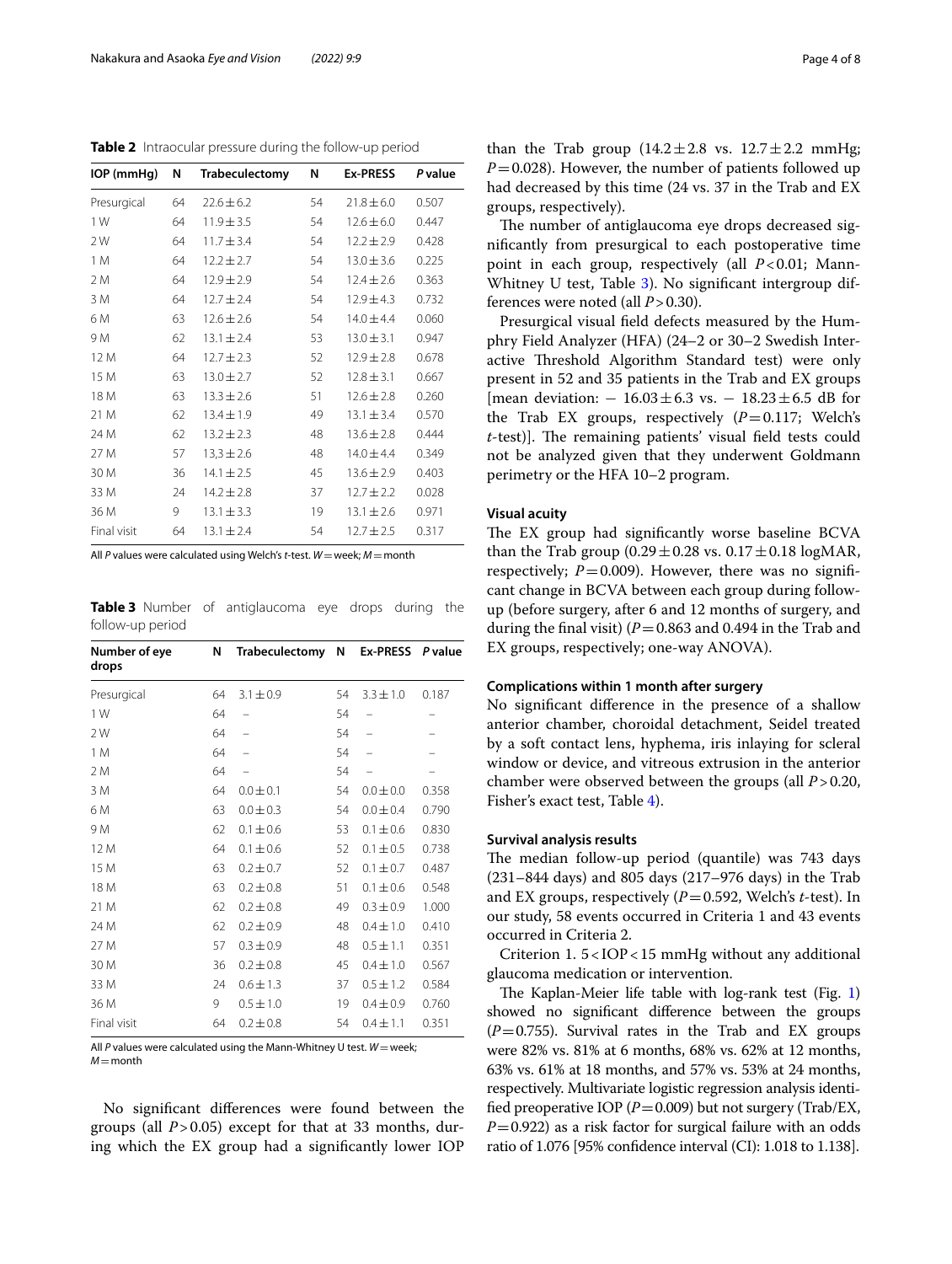| Complications within 1 month after surgery | Trabeculectomy | <b>Ex-PRESS</b> | <b>P</b> value |
|--------------------------------------------|----------------|-----------------|----------------|
| Shallow anterior chamber                   | 5(8%)          | 3(6%)           | 0.457          |
| Choroidal detachment                       | 5(8%)          | 4(7%)           | 0.606          |
| Seidel treated by a soft contact lens      | 5(8%)          | 3(6%)           | 0.457          |
| Hyphema                                    | 5(8%)          | 2(4%)           | 0.295          |
| Iris inlaying for scleral window or device | 0(%)           | 1(2%)           | 0.457          |
| Vitreous extrusion in anterior chamber     | (2%)           | $0(0\%)$        | 0.542          |

<span id="page-4-0"></span>**Table 4** Complications within 1 month after surgery

All *P* values were calculated using Fisher's exact test



<span id="page-4-1"></span>Criterion 2. 5<IOP<18 mmHg without any additional glaucoma medication or intervention.

The Kaplan-Meier life table with  $log-rank$  test (Fig. [2](#page-4-2)) showed no signifcant diference between the groups  $(P=0.138)$ . Survival rates in the Trab and EX groups were 95% vs. 87% at 6 months, 84% vs. 72% at 12 months, 79% vs. 70% at 18 months, and 72% vs. 64% at 24 months, respectively. Multivariate logistic regression analysis identified preoperative IOP  $(P=0.048)$  but not surgery (Trab/EX,  $P=0.701$ ) as a risk factor for surgical failure, with an odds ratio of 1.068 (95% CI: 1.000 to 1.140).

### **Discussion**

The present study showed the real-world surgical outcomes of Trab and EX under uniform management using two strict criteria. Few studies that are available have compared Trab and EX over a follow-up duration of more than 1 year (Table  $5$ ) [\[13–](#page-7-4)[20\]](#page-7-5). Moreover, studies varied in terms of the primary success criteria utilized, with almost all using 5<IOP<18 or<20 mmHg with medications as



<span id="page-4-2"></span>their primary success criteria, which were less strict than our second criteria. However, de Jong et al., who used criteria similar to us (i.e., 15 and 18 mmHg for Criteria 1 and 2), showed that EX was superior to Trab under both criteria during all follow-up time points, which was contrary to our fndings. Similar to this study, surgical procedures by de Jong et al. were completed by a single surgeon; however, they did not include patients with secondary glaucoma, neovascular glaucoma, and angle closure glaucoma, which may have caused the discrepancy in results.

Most studies showed that Trab and EX had similar IOP lowing efficacy. Notably, three studies utilized primary criteria similar to that of our Criterion 2 [[13](#page-7-4), [15](#page-7-8), [19\]](#page-7-9). A randomized control study by Gonzalez-Rodriguez JM et al. [\[13](#page-7-4)] reported primary success rates of 42% and 43% at 2 years following Trab and EX, respectively  $(\leq 18$  mmHg, i.e., our Criterion 2,  $P=0.78$ ). Meanwhile, Dahan et al's study showed no concrete success rate at any year [\[15](#page-7-8)]. In contrast, a retrospective study by Liu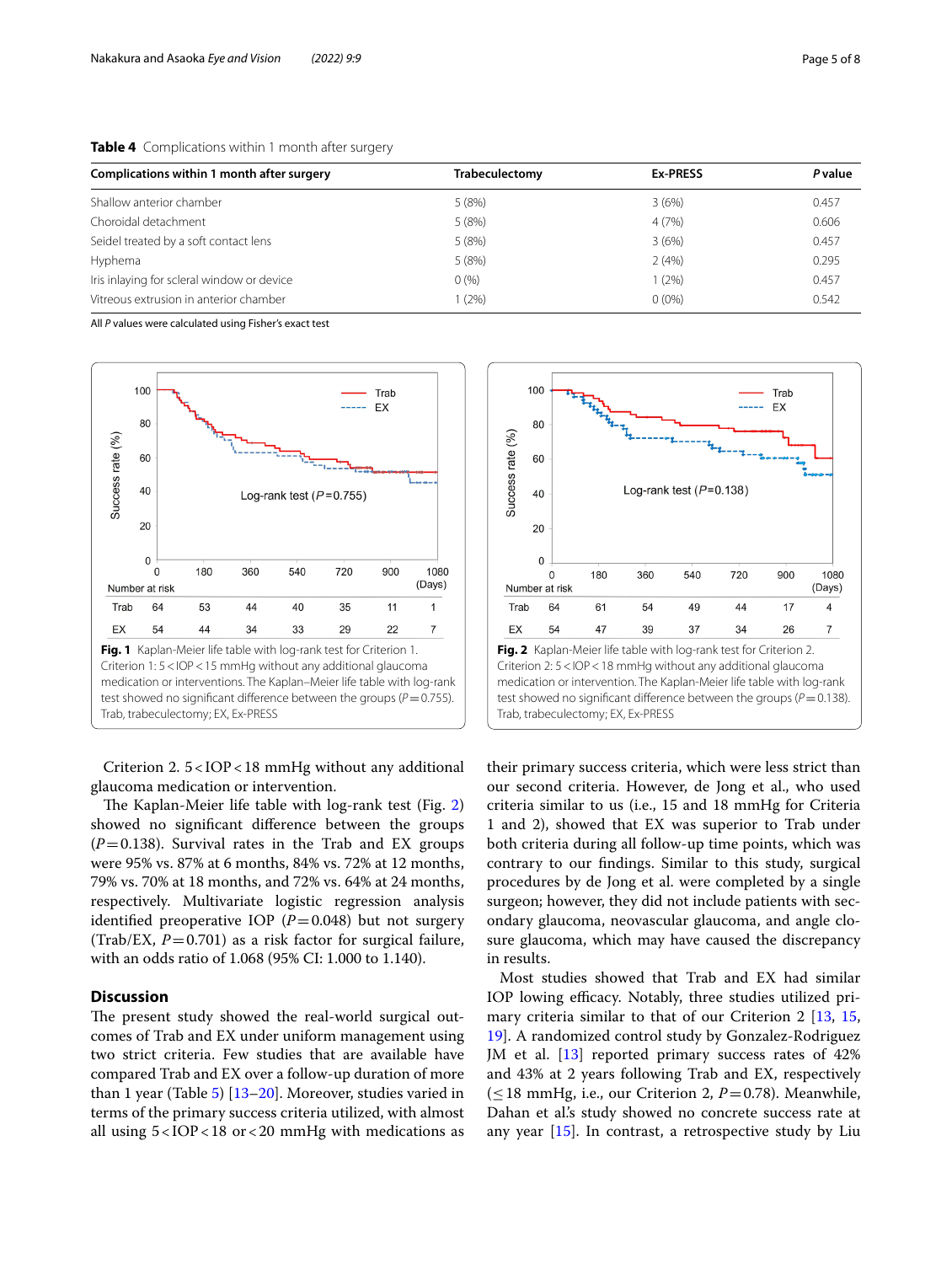| Author (year)                           | Study<br>design | Number of<br>eyes Trab/<br>EX | Primary surgical<br>success definition                                                                     | Secondary surgical<br>success definition                                                                  | Primary<br>success rate at<br>1 year | Primary<br>success rate<br>at 2 years | Secondary<br>success rate<br>at 1 year | Secondary<br>success rate at<br>2 years |
|-----------------------------------------|-----------------|-------------------------------|------------------------------------------------------------------------------------------------------------|-----------------------------------------------------------------------------------------------------------|--------------------------------------|---------------------------------------|----------------------------------------|-----------------------------------------|
| Gonzalez-<br>Rodriguez<br>$(2016)$ [13] | <b>RCT</b>      | 31/32                         | $5 <$ IOP $<$ 18 mmHg,<br>$a > 20\%$ reduction, no<br>medications                                          | $5 <$ IOP $<$ 18 mmHg, a<br>> 20% reduction, with or<br>without medications                               | <b>NA</b>                            | 42% vs. 43%<br>$(P = 0.78)$           | <b>NA</b>                              | 76% vs. 59%<br>$(P = 0.20)$             |
| Netland (2014)<br>$[14]$                | RCT             | 61/59                         | $5 <$ IOP $<$ 18 mmHq,<br>with or without medica-<br>tions and without<br>additional glaucoma<br>surgeries | $5 \le$ IOP $\le$ 15 mmHg, with<br>or without medications<br>and without additional<br>glaucoma surgeries | 87% vs. 90%                          | 79% vs. 83%                           | 70% vs. 73%                            | 56% vs. 58%                             |
| Dahan (2012)<br>$[15]$                  | <b>RCT</b>      | 15/15                         | $5 <$ IOP < 18 mmHq,<br>without medications                                                                | 5 <iop<18 mmhg,="" with<br="">or without medications</iop<18>                                             | <b>NA</b>                            | <b>NA</b>                             | <b>NA</b>                              | <b>NA</b>                               |
| de Jong L<br>$(2011)$ [16]              | RCT             | 39/39                         | $4 <$ IOP $<$ 18 mmHg, no<br>medications                                                                   | $4 <$ IOP $\leq$ 15 mmHg, no<br>medications                                                               | 61.5% vs. 86.8%<br>$(P = 0.01)$      | 51.3% vs.<br>76.3%<br>$(P = 0.02)$    | 51.3% vs. 80.0%<br>$(P = 0.01)$        | 48.7% vs. 71.1%<br>$(P = 0.046)$        |
| Wang (2017)<br>[17]                     | Prosp           | 24/24                         | $5 <$ IOP $<$ 21 mmHg,<br>without surgical inter-<br>ventions                                              | <b>NA</b>                                                                                                 | 87.5% vs. 95.8%<br>$(P = 0.289)$     | <b>NA</b>                             | <b>NA</b>                              | <b>NA</b>                               |
| Tojo (2018) [18]                        | Retro           | 39/69                         | $IOP < 15$ mmHg or<br>$a > 20\%$ reduction, with<br>or without medications                                 | $IOP < 21$ mmHq or<br>a > 20% reduction, with<br>or without medications                                   | <b>NA</b>                            | <b>NA</b>                             | <b>NA</b>                              | <b>NA</b>                               |
| Liu (2015) [19]                         | Retro           | 17/16                         | $5 <$ IOP $<$ 18 mmHg, no<br>medications                                                                   | $5 <$ IOP $<$ 18 mmHq, with<br>or without medications                                                     | 47% vs. 43%<br>(P > 0.05)            | <b>NA</b>                             | 76.5% vs. 75.0%<br>(P > 0.05)          | - NA                                    |
| Moisseiev<br>$(2015)$ [20]              | Retro           | 61/39                         | $<$ 20 mmHg or a $>$ 20%<br>reduction, no medica-<br>tions                                                 | $<$ 20 mmHg or a $>$ 20%<br>reduction, with or with-<br>out medications                                   | 62.3% vs. 66.6%                      | <b>NA</b>                             | 86.9% vs. 84.6% NA                     |                                         |
| Present study                           | Retro           | 64/54                         | $5 <$ IOP $<$ 15 mmHg<br>without medications<br>and interventions                                          | $5 <$ IOP $<$ 18 mmHq<br>without medications and<br>interventions                                         | 68% vs. 62%                          | 57% vs. 53%                           | 84% vs. 72%                            | 72% vs. 64%                             |

<span id="page-5-0"></span>

|  |  | <b>Table 5</b> Summary of efficacy outcomes comparing Trab and EX over a follow-up duration of more than 1 year |  |
|--|--|-----------------------------------------------------------------------------------------------------------------|--|
|  |  |                                                                                                                 |  |

*Trab*=trabeculectomy; *EX*=Ex-PRESS; *RCT*=randomized control trial; *IOP*=intraocular pressure; *NA*=not applicable; *Prosp*=prospective; *Retro*=retrospective

et al. reported a primary success rate of 47% and 43% after Trab and EX at 1 year, respectively (<18 mmHg, i.e., our Criterion 2,  $P > 0.05$  [[19\]](#page-7-9). Although the aforementioned study considered Trab and EX to have similar success rates for achieving an IOP of under 18 mmHg without any medication or intervention, their success rates were slightly lower than those presented herein (72% vs. 64% for the Trab and EX groups, respectively). This study identified preoperative IOP as a significant risk factor for surgical failure in both surgical procedures. The Collaborative Bleb-related Infection Incidence and Treatment Study that utilized a large data set also reported preoperative lens status and preoperative higher IOP as signifcant risk factors for Trab surgical failure [[23\]](#page-7-10). Moreover, the Advanced Glaucoma Intervention Study (AGIS) study found that younger age and higher IOP were signifcant risk factors for Trab success [\[24](#page-7-11)]. Meanwhile, only a handful of studies have identifed signifcant risk factors for EX failure. Only Mariotti et al. had reported risk factors for EX failure, which included diabetes, non-Caucasian ethnicity, and previous glaucoma surgery [[25\]](#page-7-12). However, they did not include preoperative IOP and number of antiglaucoma eye drops

before surgery as potential risk factors. Therefore, our study presents new fndings for estimating the surgical success of EX. A recent retrospective study [\[26](#page-7-13)] reported surgical success rates of 46 and 58% at 1 year and 34 and 49% at 2 years following Xen and Preserfo, respectively, with their criterion for surgical success being  $\leq$  18 mmHg without medications and additional interventions. Wagner et al., who retrospectively compared the surgical outcomes between Trab and Xen [[27](#page-7-14)], reported 1-year success rates ( $IOP \leq 18$  mmHg without medications and additional interventions, consistent with our Criterion 2) of 65.5% and 58.5% follow Trab and Xen, respectively. Meanwhile, a prospective study by Beckers et al. on the outcomes of Preserfo after a follow-up period of 2 years [[28](#page-7-15)] reported a complete success rate of 54.3% at 1 year and 54.3% at 2 years (calculated by us) using the criterion IOP<15 mmHg and  $\geq$ 6 mmHg without any medication and intervention. They also reported a complete success rate of 58.0% at 1 year and 59.2% at 2 years (calculated by us) using the criterion IOP<18 mmHg and≥6 mmHg without any medication and intervention [[28\]](#page-7-15). Recently, Stoner et al. retrospectively compared Xen and EX. They defined success as an IOP of  $6-15$  mmHg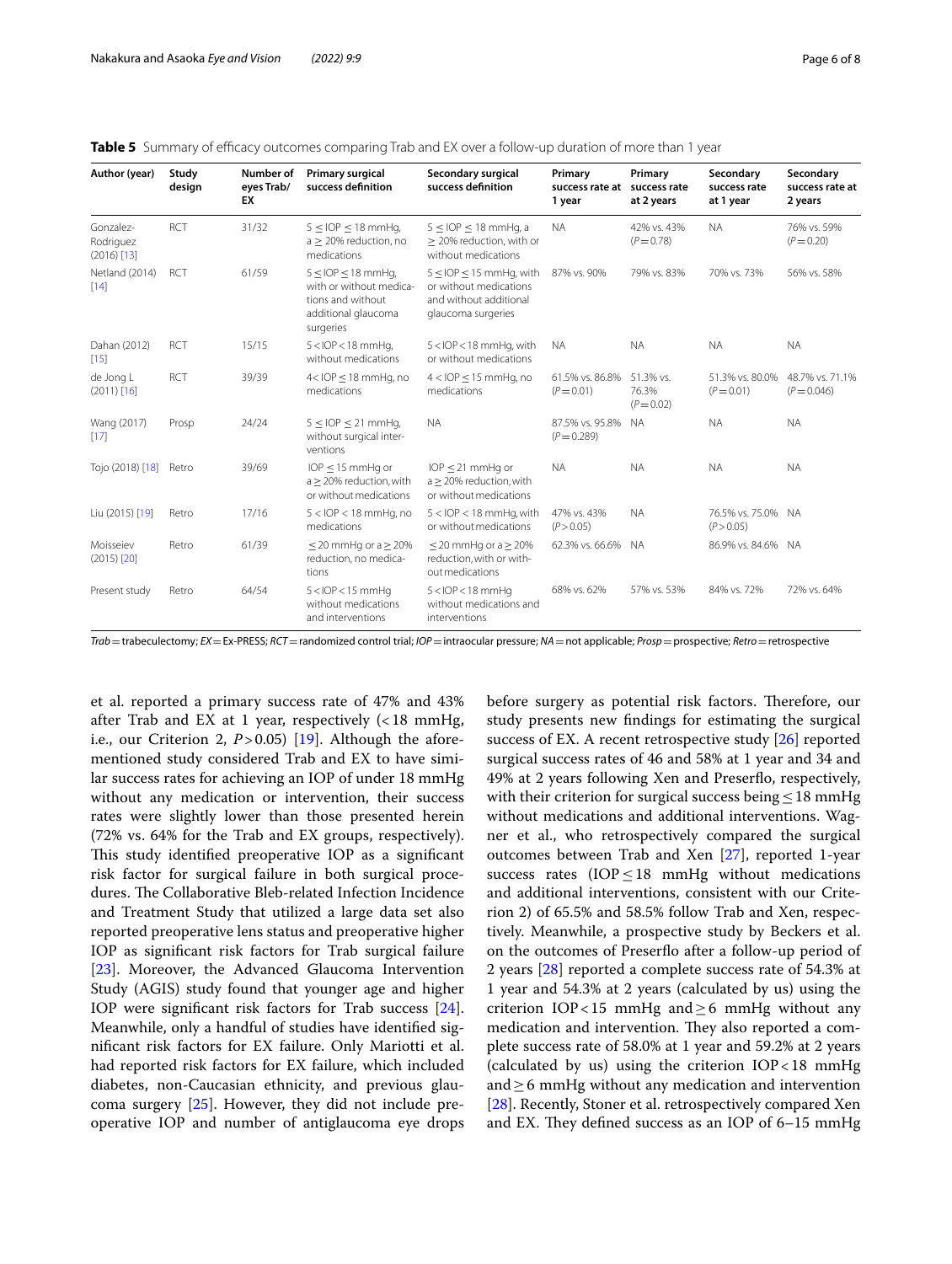or 6–18 mmHg, without reoperation for uncontrolled glaucoma, loss of light perception, or the use of glaucoma medication at 1 year. The results of Xen vs. EX were 15.6% vs. 55.6% and 17.8% vs. 55.6%, respectively. Therefore, they concluded that Xen was inferior to EX for complete success [[29\]](#page-7-20). Further studies are needed to determine whether all fltering surgeries using MMC for controlling IOP via laser suture lysis through a scleral fap are superior to single insertion Xen and Preserfo.

The present study has several limitations that are worth noting. First, given that our study was retrospective in nature and utilized real-world data, diferences in patient backgrounds could not be adjusted for. Accordingly, the EX group were older, with a higher IOL implantation rate, and worse visual acuity. This bias may be attributed to our knowledge that EX promoted rapid visual acuity recovery to baseline after the surgery [[14\]](#page-7-16) and that inserting EX is safer in patients with IOL to prevent the device from touching the iris. The second limitation concerns the cost-efectiveness of IOP reduction. Several problems related to costs have remained for EX [\[30](#page-7-21), [31](#page-7-22)], which should be discussed in studies regarding recent micro incision glaucoma devices in the near future. Third, the recent Japanese national survey showed that EX had signifcantly higher reoperation rates than Trab (adjusted hazard ratio, 1.72;  $P < 0.001$ ) [[31\]](#page-7-22). In addition, we excised the second fap via Trab. Dada et al. recently reported that deep sclerectomy—an IOP-lowering procedure, like our method—was superior to single-fap Trab based on a randomized control study  $(12.5 \pm 1.67 \text{ vs.})$ 13.4 $\pm$ 1.83 mmHg at 12 months, *P*=0.04) [\[32\]](#page-7-23). Therefore, further long-term studies are warranted.

### **Conclusion**

Our study revealed that Trab and EX exhibited similar ability for achieving an IOP below 15 and below 18 mmHg without medications and interventions. Future prospective studies should determine the proper indications for Trab, EX, and minimally invasive glaucoma surgery to control IOP for glaucoma management.

#### **Abbreviations**

BCVA: Best-corrected visual acuity; EG: Exfoliation glaucoma; EX: Ex-PRESS; IOP: Intraocular pressure; NVG: Neovascular glaucoma; POAG: Primary openangle glaucoma; SD: Standard deviation; SG: Secondary glaucoma; Trab: Trabeculectomy.

### **Supplementary Information**

The online version contains supplementary material available at [https://doi.](https://doi.org/10.1186/s40662-022-00279-1) [org/10.1186/s40662-022-00279-1](https://doi.org/10.1186/s40662-022-00279-1).

<span id="page-6-4"></span>**Additional fle 1: Figure S1.** Flow chart for patient inclusion and exclusion. Trab, trabeculectomy; EX, Ex-PRESS.

#### **Acknowledgements**

None.

#### **Authors' contributions**

SN designed and supervised the study. SN and RA analyzed and interpreted the data and drafted the manuscript. SN and RA were responsible for data acquisition. Both authors read and approved the fnal manuscript.

#### **Funding**

The authors did not receive any fnancial support from any public or private sources. The authors have no fnancial or proprietary interest in any product, method, or material described herein.

#### **Availability of data and materials**

The datasets used in the current study are available from the corresponding author (SN) upon reasonable request.

#### **Declarations**

#### **Ethics approval and consent to participate**

This study was approved by the Institutional Review Board (IRB) of Saneikai Tsukazaki Hospital (IRB No. 211027) and followed the tenets of the 1964 Declaration of Helsinki and its later amendments. The IRB granted a waiver of informed consent for this study on the basis of the ethical guidelines for medical and health research involving human subjects established by the Japanese Ministry of Education, Culture, Sports, Science, and Technology and the Ministry of Health, Labour, and Welfare. The waiver was granted because the study was a retrospective chart review, not an interventional study, and because it was difficult to obtain consent from patients who had been treated several years prior to the study. Nevertheless, at the request of the IRB we published an outline of the study, which is available for public viewing on the Saneikai Tsukazaki Hospital website. This public posting also gave patients the opportunity to decline participation, although none of the patients did so. Personal identifers were removed from all records prior to data analysis.

#### **Consent for publication**

Not applicable.

#### **Competing interests**

The authors declare that they have no competing interests.

#### **Author details**

1 Department of Ophthalmology, Saneikai Tsukazaki Hospital, 68-1 Aboshi Waku, Himeji 671-1227, Japan.<sup>2</sup> Department of Ophthalmology, Seirei Hamamatsu General Hospital, Hamamatsu, Shizuoka, Japan. <sup>3</sup>Seirei Christopher University, Hamamatsu, Shizuoka, Japan.

#### Received: 12 August 2021 Accepted: 29 January 2022 Published online: 01 March 2022

#### **References**

- <span id="page-6-0"></span>1. World Glaucoma Week. [https://www.worldglaucomaweek.org/what-is](https://www.worldglaucomaweek.org/what-is-glaucoma/)[glaucoma/](https://www.worldglaucomaweek.org/what-is-glaucoma/). Accessed 30 Jul 2021.
- <span id="page-6-1"></span>2. Bengtsson B, Heijl A. A long-term prospective study of risk factors for glaucomatous visual feld loss in patients with ocular hypertension. J Glaucoma. 2005;14(2):135–8.
- 3. Leske MC, Wu SY, Hennis A, Honkanen R, Nemesure B, BESs Study Group. Risk factors for incident open-angle glaucoma: the Barbados Eye Studies. Ophthalmology. 2008;115(1):85–93.
- <span id="page-6-2"></span>4. de Voogd S, Ikram MK, Wolfs RC, Jansonius NM, Hofman A, de Jong PT. Incidence of open-angle glaucoma in a general elderly population: the Rotterdam Study. Ophthalmology. 2005;112(9):1487–93.
- <span id="page-6-3"></span>5. Leske MC, Heijl A, Hussein M, Bengtsson B, Hyman L, Komarof E, Early Manifest Glaucoma Trial Group. Factors for glaucoma progression and the efect of treatment: the early manifest glaucoma trial. Arch Ophthalmol. 2003;121(1):48–56.